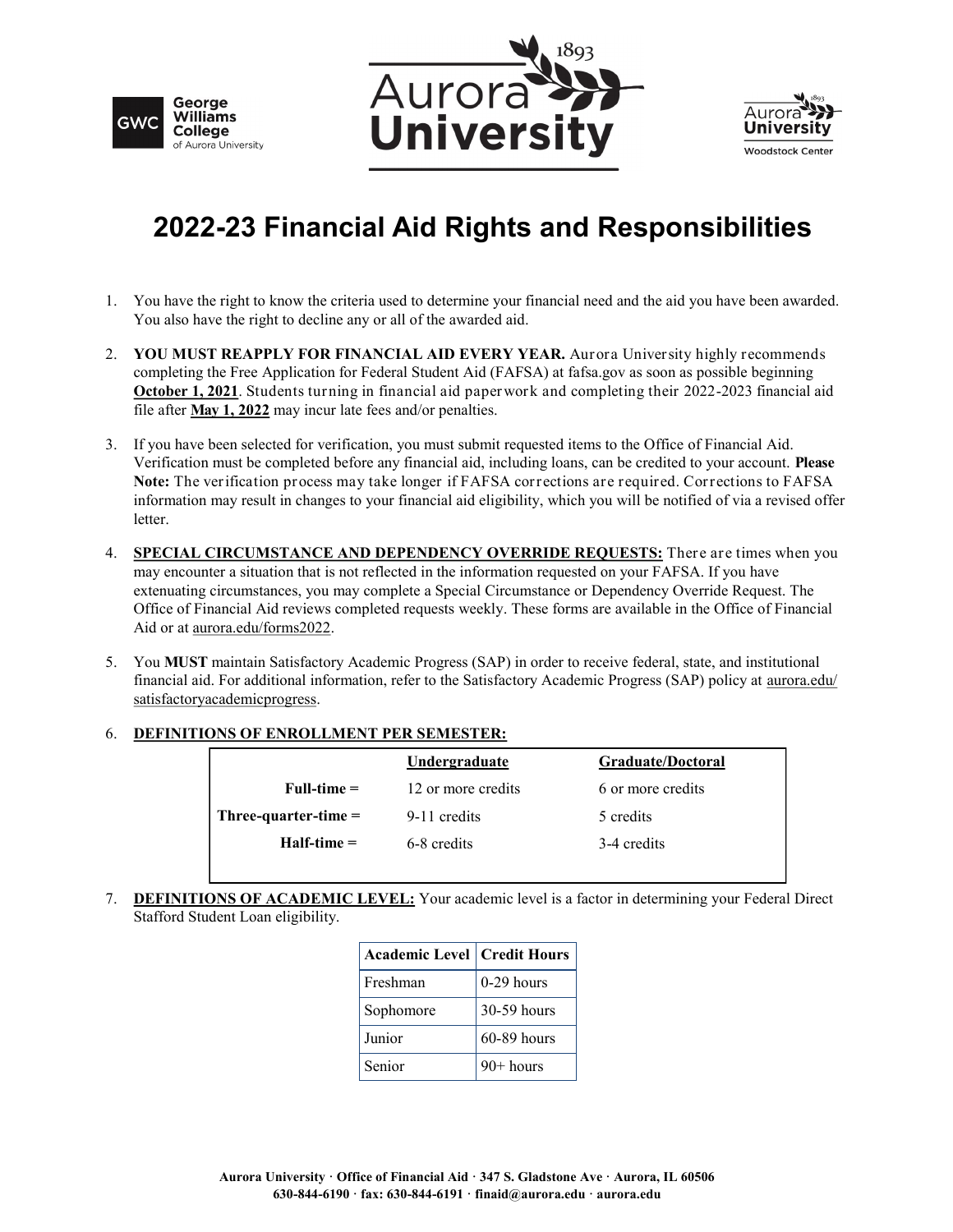8. Your financial aid cost of attendance is based off of tuition and fees as well as estimates for room and board, books and supplies, transportation, and personal and miscellaneous expenses. For full-time (12-18 hours) traditional undergraduate students, the cost of attendance is displayed below. A similar formula is used with adjusted numbers that reflect costs for different student scenarios (ex: part-time, graduate, online, George Williams College, etc.). Specific charges can be found at aurora.edu/tuition.

|                       | <b>On Campus</b> | <b>Off Campus</b> |
|-----------------------|------------------|-------------------|
| <b>Tuition/Fees</b>   | \$27,600         | \$27,600          |
| <b>Books/Supplies</b> | \$1,200          | \$1,200           |
| Room                  | \$7,046          | \$2,520           |
| <b>Board</b>          | \$5,274          | \$1,494           |
| <b>Transportation</b> | \$1,386          | \$1,602           |
| Living                | \$1,656          | \$1,656           |
| <b>Loan Fee</b>       | \$68             | \$68              |
| <b>Total</b>          | \$44,230         | \$36,140          |

- 9. No federal or state aid will be awarded to a student who owes a refund or repayment on a Federal Pell Grant or Federal Supplemental Educational Opportunity Grant (SEOG) or who is in **DEFAULT** on a Federal Direct Stafford Student Loan, a Federal Direct PLUS Loan, or a Federal Perkins Loan.
- 10. All financial aid received in excess of your need and/or cost of attendance MUST BE RETURNED/REPAID. The total of any financial aid programs designated as applicable toward tuition only cannot exceed the direct cost of tuition.
- 11. If a student or other individual misreports information or alters documents to fraudulently obtain federal funds, it will result in the cancellation of aid and referral to the U.S. Department of Education's Office of Inspector General.
- 12. The Student Accounts Office will apply federal and state financial aid to allowable charges such as tuition, fees, room, and board as well as authorized miscellaneous charges per the Financial Responsibility Agreement form. Excess funds, if applicable, will be refunded to the student and/or parent within 14 calendar days from when the credit balance becomes available. **If you receive a refund of credit and then have a reduction in financial aid, incur additional charges, or withdraw from all courses, you are responsible for paying the outstanding balance**. If you prefer to have any credit balance held on your student account during the academic year, you can arrange this with the Student Accounts Office.
- 13. Your enrollment in a program of study abroad approved for credit by AU may be considered enrollment at AU for the purpose of applying for assistance under the FSA programs. You must complete the Study Abroad Consortium Agreement Application and Contract.
- 14. You are responsible for reporting any of the following to the Office of Financial Aid:

| Change in enrollment          | Receipt of tuition benefits/      |  |
|-------------------------------|-----------------------------------|--|
| Change in living arrangements | reimbursement from outside source |  |
| Change in academic level      | Receipt of an outside scholarship |  |